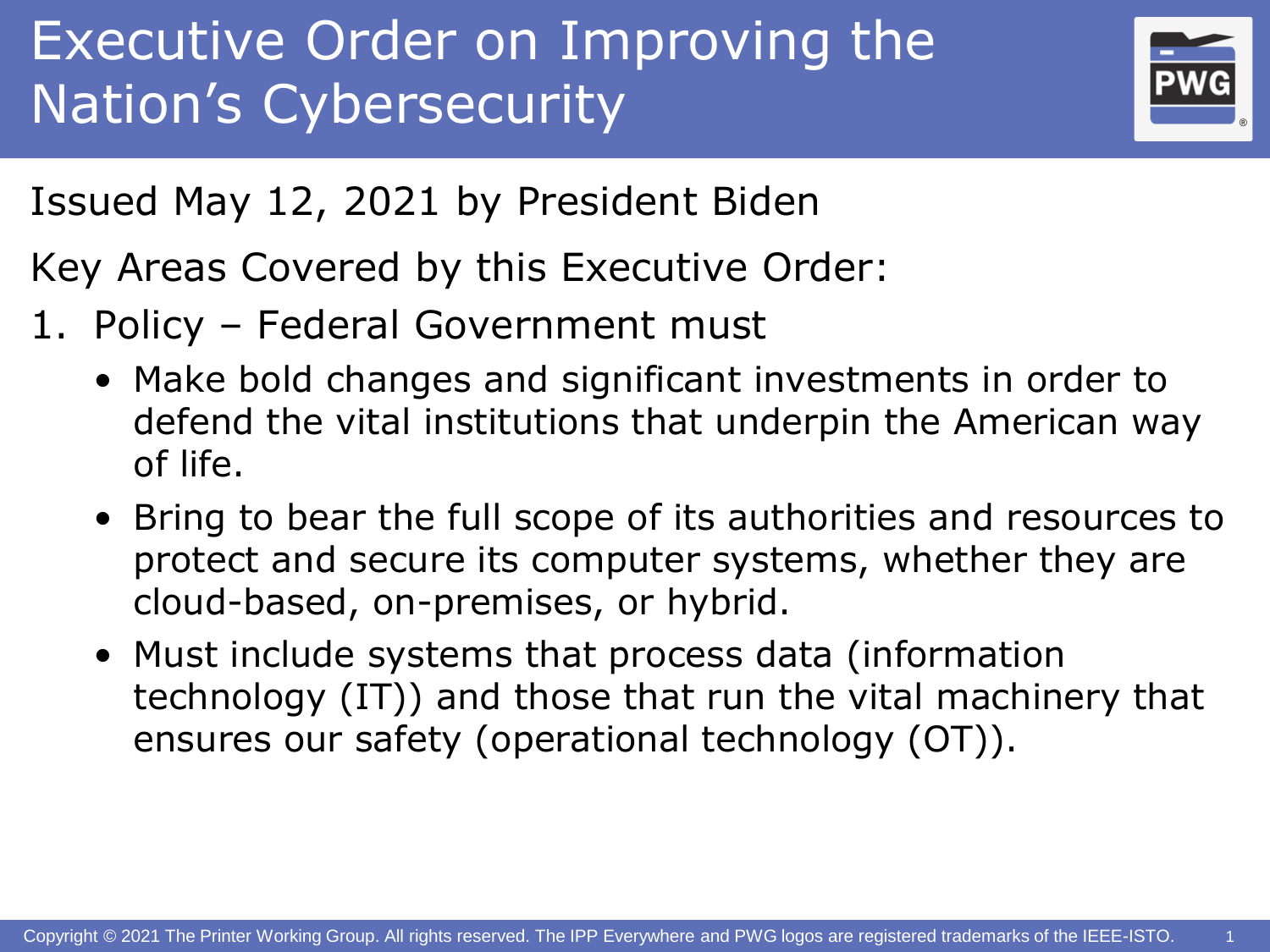

#### Key Areas Covered by this Executive Order:

#### 2. Sharing Threat Information

- Within 60 days of the date of the Executive Order the Office of Management and Budget, in consultation with other named federal agencies, will make recommendations for contract language changes regarding sharing of threat information, including:
	- descriptions of contractors to be covered by the proposed contract language.
	- service providers collect and preserve data, information, and reporting relevant to cybersecurity event prevention, detection, response, and investigation on all information systems over which they have control, including systems operated on behalf of agencies, consistent with agencies' requirements;
	- service providers share such data, information, and reporting, as they relate to cyber incidents or potential incidents relevant to any agency with which they have contracted, directly with such agency and any other agency that the Director of OMB, in consultation with the Secretary of Defense, the Attorney General, the Secretary of Homeland Security, and the Director of National Intelligence, deems appropriate, consistent with applicable privacy laws, regulations, and policies;
	- service providers collaborate with Federal cybersecurity or investigative agencies in their investigations of and responses to incidents or potential incidents on Federal Information Systems, including by implementing technical capabilities, such as monitoring networks for threats in collaboration with agencies they support, as needed;
- Proposed changes to the FAR will be published within 120 days after receipt of the recommendations (November 8).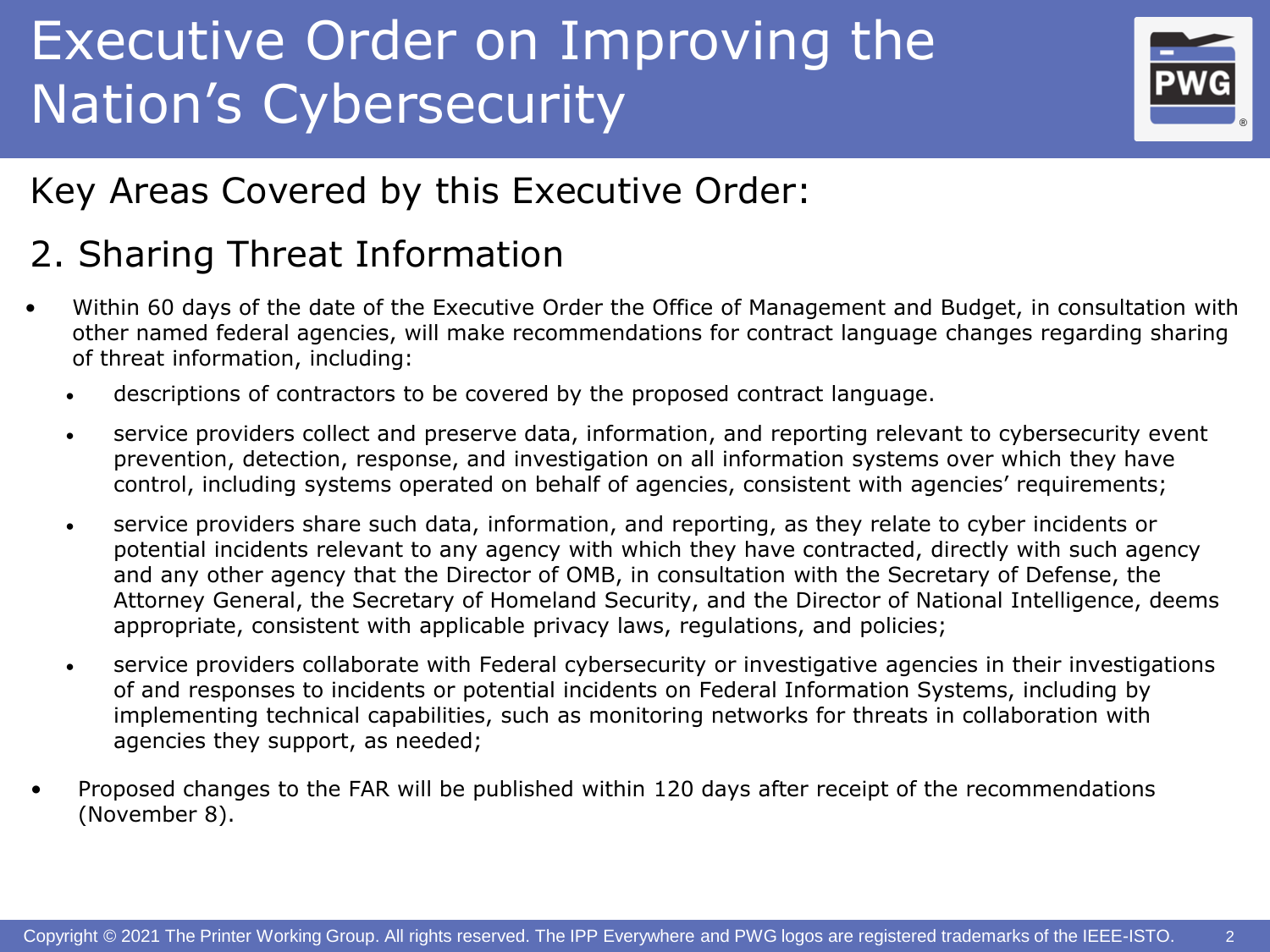

#### Key Areas Covered by this Executive Order:

#### 3. Cyber Incident Reporting

• A government contractor that provides software or services would be required to report cyber incidents to the relevant federal agencies based upon a sliding scale of risk assessment, with the highest risk requiring notice within 3 days of discovery. The Executive Order incorporates the definition of incident from 44 U.S.C. § 3552(b)(2):

(2) The term "incident" means an occurrence that—

- (A) actually or imminently jeopardizes, without lawful authority, the integrity, confidentiality, or availability of information or an information system; or
- (B) constitutes a violation or imminent threat of violation of law, security policies, security procedures, or acceptable use policies.
- Within 45 days (June 28), Homeland Security, in consultation with other named federal agencies, is directed to recommend changes to the FAR including the nature of the cyber incidents that would require reporting, the government contractors and service providers that would be covered, the time periods for reporting based on "a graduated scale of severity," and "appropriate and effective protections for privacy and civil liberties." Within 90 days of the recommendations (September 27), the FAR Council will publish the proposed FAR updates for public comment. (With respect to cybersecurity requirements for unclassified systems contracts, the timeline is a bit different, commencing 60 days after the date of the Order (July 11), but the FAR Council would have only 60 days (September 9) to review and publish the recommended changes for public comment.)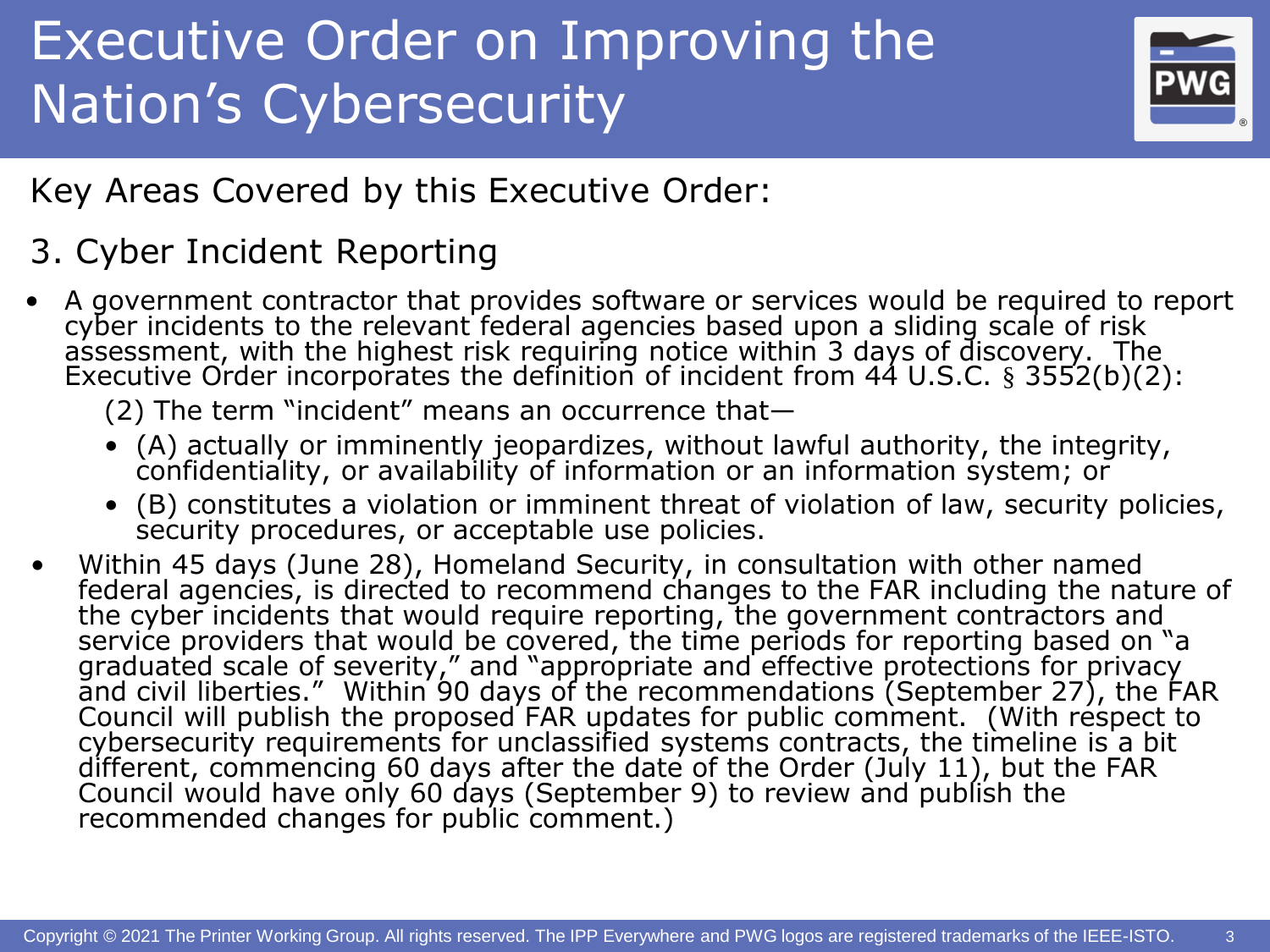

Key Areas Covered by this Executive Order:

- 4. Enhancing Software Supply Chain Security
	- Within 30 days of the Order (June 11), NIST, in consultation with other named federal agencies, is directed to solicit "input from the Federal Government, private sector, academia, and other appropriate actors to identify existing or develop new standards, tools, and best practices for complying with the standards, procedures, or criteria. **The guidelines shall include criteria that can be used to evaluate software security, include criteria to evaluate the security practices of the developers and suppliers themselves, and identify innovative tools or methods to demonstrate conformance with secure practices**"
	- Within 180 days of the Order (November 8), NIST is directed to publish preliminary guidelines for enhancing software supply chain security.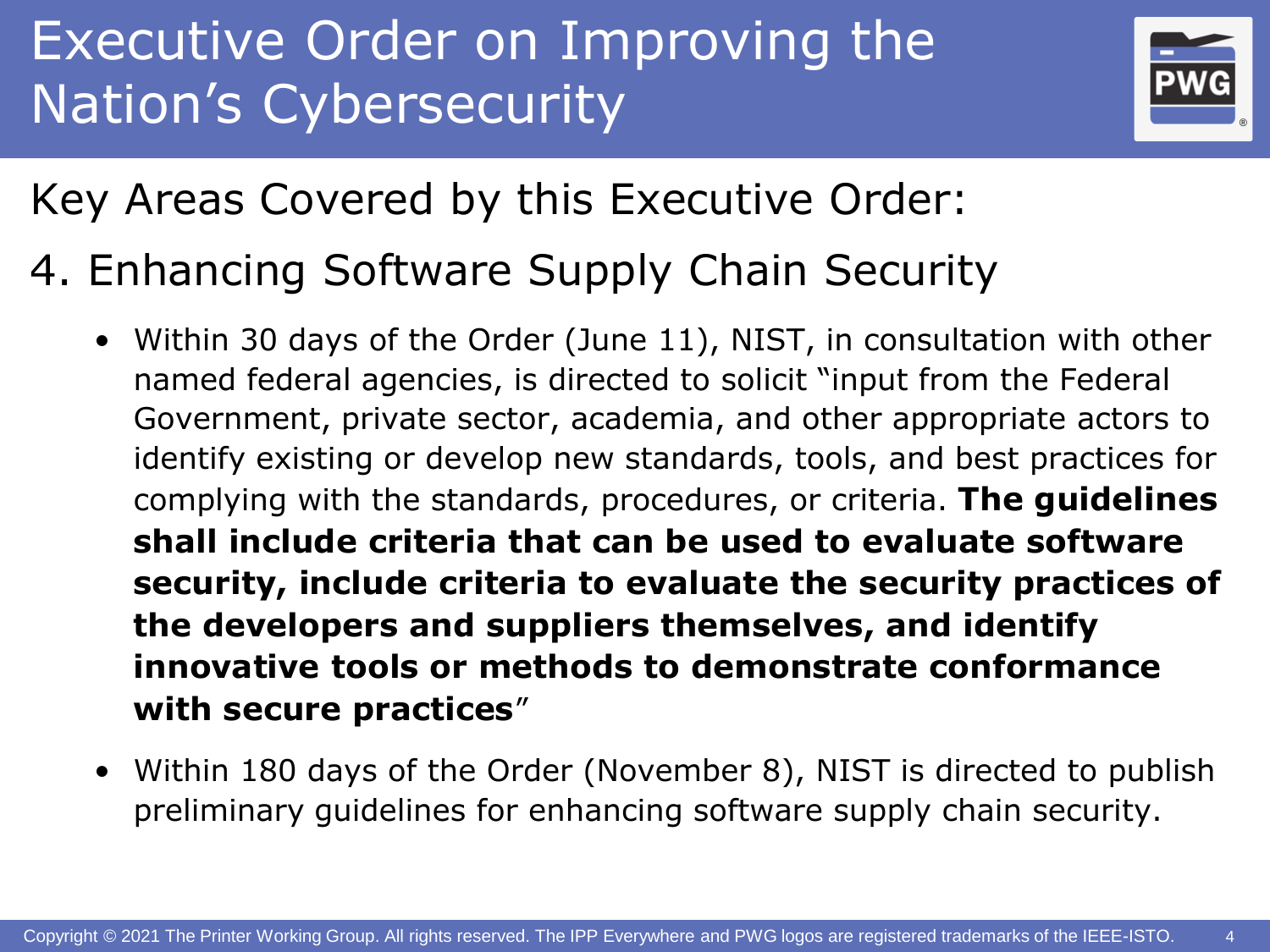

Key Areas Covered by this Executive Order:

4. Enhancing Software Supply Chain Security (cont)

NIST shall issue guidance identifying practices that enhance the security of the software supply chain. Such guidance shall include standards, procedures, or criteria regarding:

- (i) secure software development environments, including such actions a
	- (A) using administratively separate build environments;
	- (B) auditing trust relationships;
	- (C) establishing multi-factor, risk-based authentication and conditional access across the enterprise;
	- (D) documenting and minimizing dependencies on enterprise products that are part of the environments used to develop, build, and edit software;
	- (E) employing encryption for data; and
	- (F) monitoring operations and alerts and responding to attempted and actual cyber incidents;
- (ii) generating and, when requested by a purchaser, providing artifacts that demonstrate conformance to the processes set forth in subsection (e)(i) of this section;
- (iii) employing automated tools, or comparable processes, to maintain trusted source code supply chains, thereby ensuring the integrity of the code;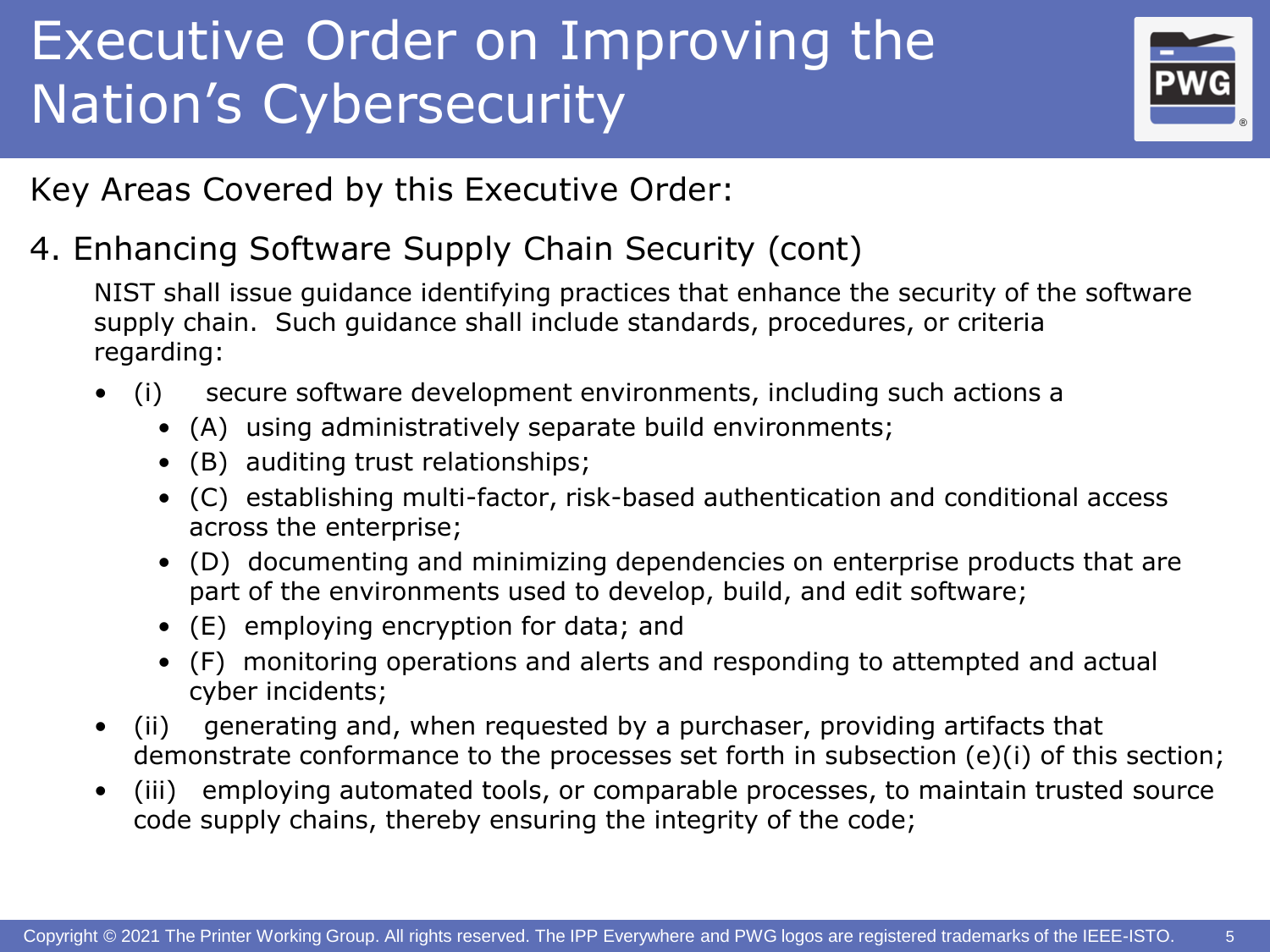

Key Areas Covered by this Executive Order:

#### 4. Enhancing Software Supply Chain Security (cont)

NIST shall issue guidance identifying practices that enhance the security of the software supply chain. Such guidance shall include standards, procedures, or criteria regarding:

- (iv) employing automated tools, or comparable processes, that check for known and potential vulnerabilities and remediate them, which shall operate regularly, or at a minimum prior to product, version, or update release;
- (v) providing, when requested by a purchaser, artifacts of the execution of the tools and processes described in subsection (e)(iii) and (iv) of this section, and making publicly available summary information on completion of these actions, to include a summary description of the risks assessed and mitigated;
- (vi) maintaining accurate and up-to-date data, provenance (i.e., origin) of software code or components, and controls on internal and third-party software components, tools, and services present in software development processes, and performing audits and enforcement of these controls on a recurring basis;
- (vii) providing a purchaser a Software Bill of Materials (SBOM) for each product directly or by publishing it on a public website;
- (viii) participating in a vulnerability disclosure program that includes a reporting and disclosure process;
- (ix) attesting to conformity with secure software development practices; and
- (x) ensuring and attesting, to the extent practicable, to the integrity and provenance of open source software used within any portion of a product.